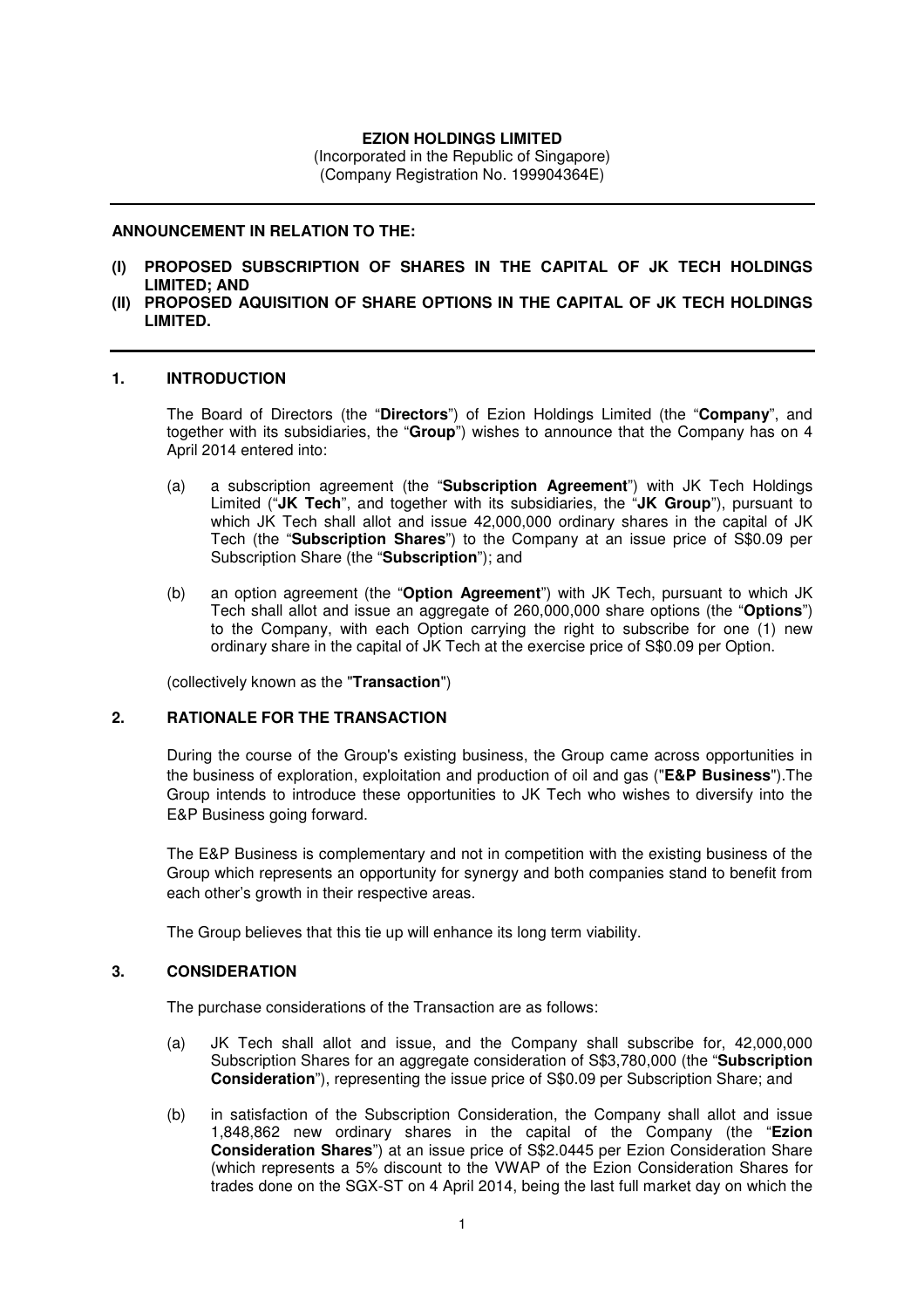Ezion Consideration Shares were traded prior to the date the Subscription Agreement was signed).

### **4. INFORMATION REQUIRED UNDER CHAPTER 10 OF THE LISTING MANUAL**

## **(a) INFORMATION ON JK TECH**

JK Tech is a company incorporated in Singapore and listed on the Catalist of the Singapore Exchange Securities Trading Limited (the "**SGX-ST**"). It has two (2) main business segments, being (i) the supply and delivery of intellectual technology products, and (ii) systems integration and services.

JK Tech has confirmed that it is not a person prohibited under Rule 812(1) of the Listing Manual of the SGX-ST (the "**Listing Manual**").

As stated in JK Tech's announcement dated 4 April 2014, JK Tech intends to, inter alia, diversify into the E&P Business (the "**Proposed Diversification**").

## **(b) PRINCIPAL TERMS OF THE SUBSCRIPTION**

## **(i) Consideration**

The Subscription Consideration was determined on a willing-buyer willingseller basis, after taking into consideration, inter alia, the NAV of the JK Group as at 30 September 2013, and the long term benefits of: (a) the strategic investment by the Company as a shareholder of JK Tech will be instrumental in guiding JK Tech in its development of the new business of exploration, exploitation and production of oil; (b) the long term partnership with the Company because of the Proposed Diversification and the potential future capital appreciation of the Ezion Consideration Shares; and (c) the alignment of interests of the Company and JK Tech going forward.

The Ezion Consideration Shares represent approximately 0.15% of the total enlarged issued share capital of the Company. The Ezion Consideration Shares shall be allotted and issued to JK Tech free from any encumbrance, and shall rank pari passu in all respects with the existing shares in the capital of the Company (the "**Shares**"), save that they shall not rank for any dividends, rights, allotments, distributions or entitlements, the record date of which falls on or prior to the date of allotment of the Ezion Consideration Shares.

#### **(ii) Condition Precedent**

Completion of the Subscription shall be conditional upon the following:

- (a) the approval of the Directors and the board of directors of JK Tech being obtained for the Subscription;
- (b) the approval of the shareholders of JK Tech being obtained for the Subscription at a general meeting of JK Tech;
- (c) the submission of the additional listing confirmation by the sponsor of JK Tech and the receipt of the listing and quotation notice from the SGX-ST for the listing and quotation of the Subscription Shares on the Catalist of the SGX-ST;
- (d) the submission of the additional listing application by the Company and the receipt of the approval-in-principle from the SGX-ST for the listing and quotation of the Ezion Consideration Shares on the Mainboard of the SGX-ST;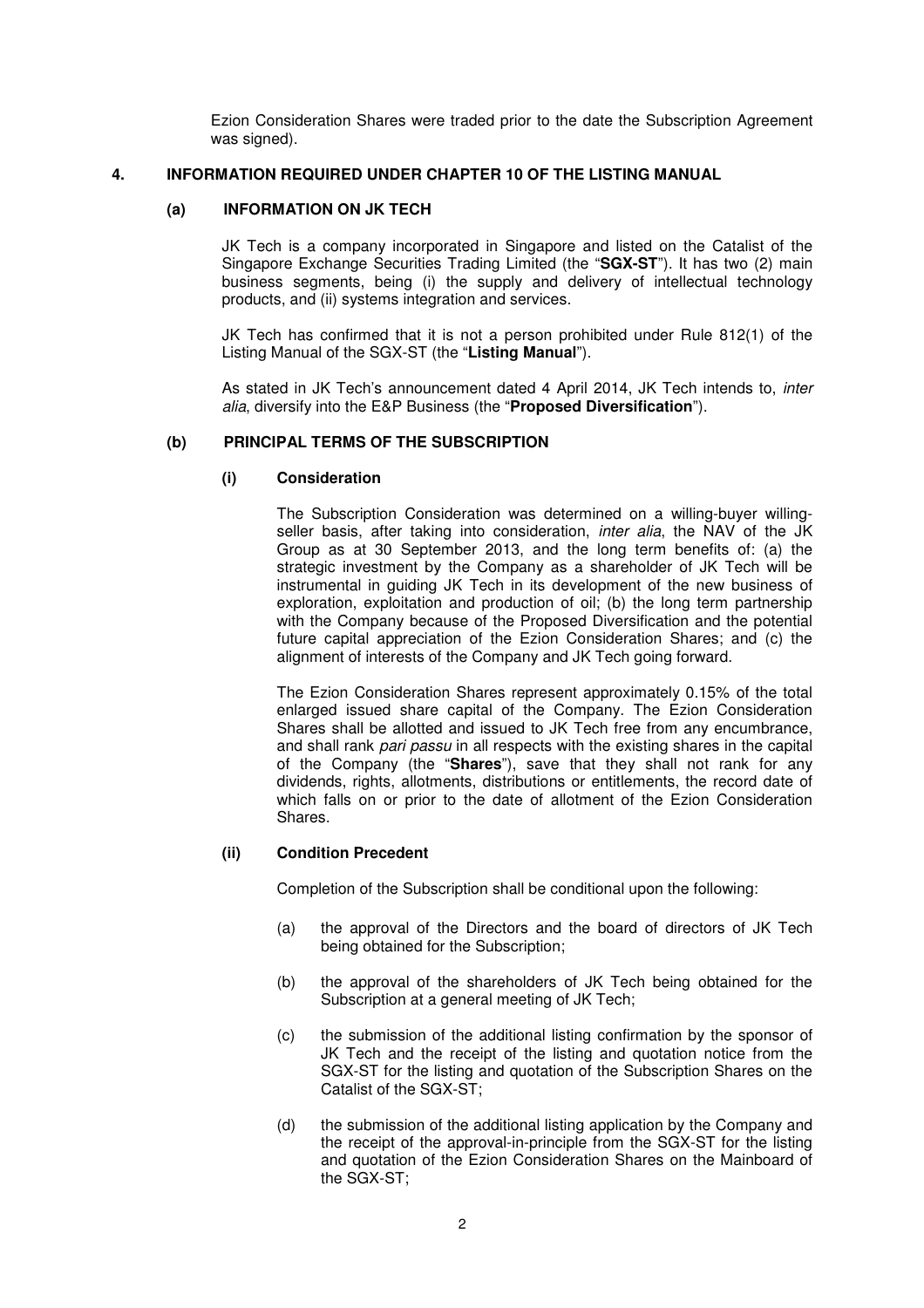- (e) the receipt of all necessary approvals, consents or waivers from any governmental body, regulatory authority or other third party for the Subscription (where applicable and as the case may be), and if such approvals, consents or waivers are granted subject to conditions, such conditions being acceptable to the relevant party, and if any conditions are required to be satisfied by completion of the Subscription, such conditions being so satisfied;
- (f) the representations and warranties set out in the Subscription Agreement being true and accurate in all material respects as at the date of the signing of the Subscription Agreement and the completion date of the Subscription; and
- (g) there being no occurrence of any event or circumstances which has or is likely to have a material adverse effect on the condition (financial or otherwise), results of operations, assets and liabilities, prospects or business of JK Tech, the JK Group or the Group.

If any of the conditions are not satisfied or waived by 30 June 2014, the Subscription Agreement shall terminate and the provisions thereunder shall cease and be of no further effect (save for certain clauses) and no party shall have claim against the other for any costs, damages, losses or compensation, other than in respect of any antecedent breach of the Subscription Agreement.

## **(iii) Covenants and Undertakings**

JK Tech covenants and undertakes that it shall, after completion of the Subscription, procure the appointment of nominees of the Company to the board of directors of JK Tech in accordance with the requirements of the Listing Manual and the Code of Corporate Governance.

#### **(c) FINANCING AND FINANCIAL EFFECTS OF THE SUBSCRIPTION**

Based on the consolidated financial statements of JK Tech for the six months financial period ended 30 September 2013, the net tangible asset value of the Subscription Shares as at 30 September 2013 was approximately S\$0.0864. The latest available open market value of the Subscription Shares is approximately S\$6.3 million, based on the volume weighted average price of S\$0.15 for trades done on the shares of JK Tech on the SGX-ST on 1 April 2014 (being the last full market day on which the shares of JK Tech were traded prior to the date the Subscription Agreement was signed).

The pro forma financial effects of the Subscription on the Company set out below, based on the unaudited consolidated financial statements of the Group for the financial year ended 31 December 2013 ("**FY2013**"), are set out below. The pro forma financial effects are strictly for illustration purposes only and are not intended to reflect the actual future financial situation of the Company or the Group after completion of the Subscription.

#### **(i) Net tangible assets per share**

The effects of the Subscription on the consolidated net tangible assets ("**NTA**") per share of the Company for FY2013, assuming that the Subscription had been effected at the end of FY2013, are summarised below: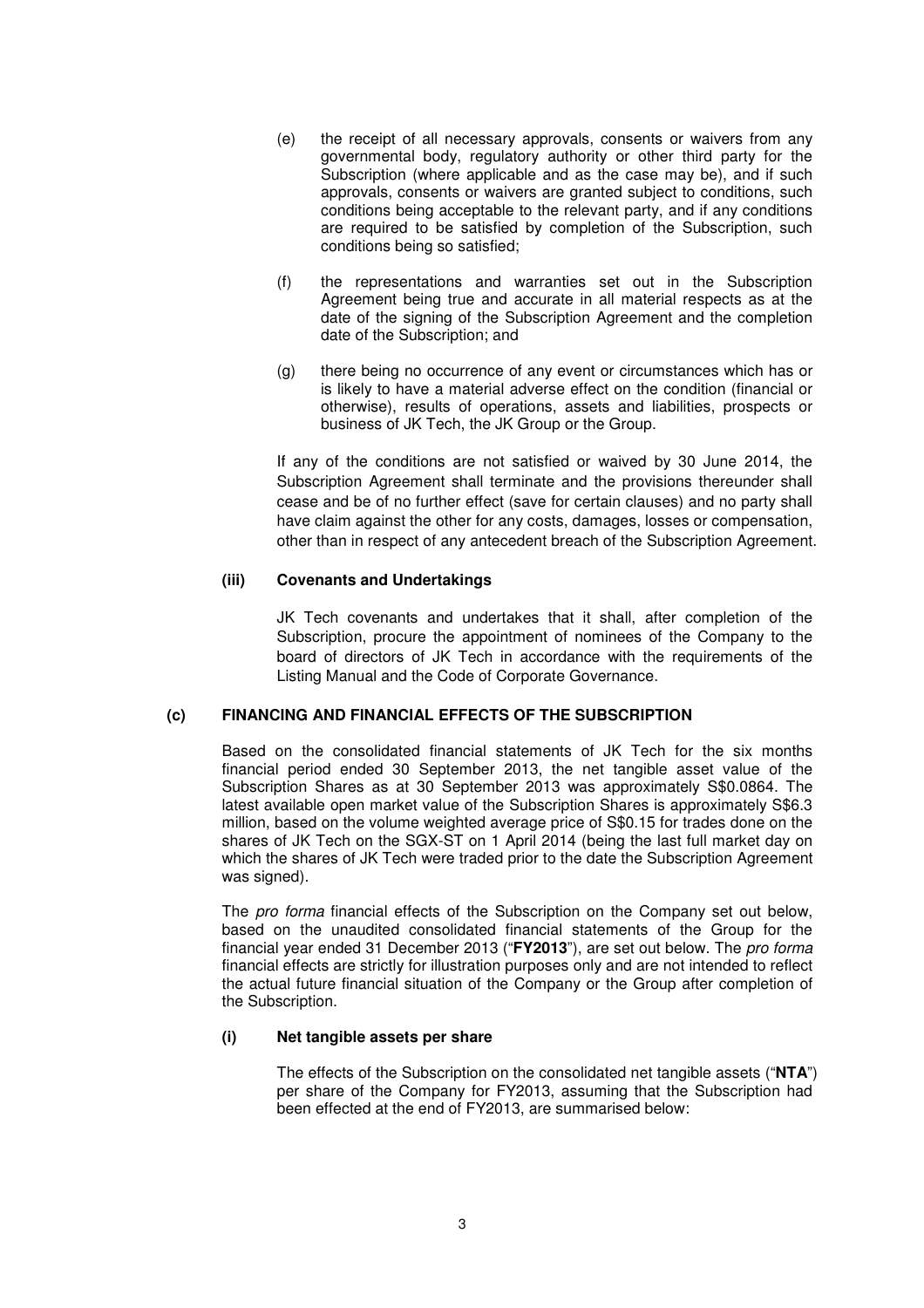|                                                                                             | <b>Before the</b><br><b>Subscription</b> | After the<br><b>Subscription</b> |
|---------------------------------------------------------------------------------------------|------------------------------------------|----------------------------------|
| Consolidated NTA attributable<br>the<br>to<br>shareholders of the Company (US\$'000)        | 800,342                                  | 803,342                          |
| Number of shares (excluding<br>treasury<br>shares) ('000)                                   | 1,184,830                                | 1,186,679                        |
| Consolidated NTA per share attributable to<br>the shareholders of the Company (US<br>cents) | 67.55                                    | 67.70                            |

## **(ii) Earnings per share**

The effects of the Subscription on the consolidated earnings per share of the Company ("**EPS**") for FY2013, assuming that the Subscription had been effected at the beginning of FY2013, are summarised below:

|                                                                            | <b>Before the</b><br><b>Subscription</b> | After the<br><b>Subscription</b> |
|----------------------------------------------------------------------------|------------------------------------------|----------------------------------|
| Consolidated profit after taxation<br>and<br>minority interests (US\$'000) | 160,388                                  | 160,888                          |
| Weighted average number of shares<br>(excluding treasury shares) ('000)    | 979,158                                  | 981,007                          |
| Consolidated EPS (US cents)                                                | 16.38                                    | 16.40                            |

## **(d) NON-DISCLOSEABLE TRANSACTION UNDER CHAPTER 10 OF THE LISTING MANUAL**

The relative figures for the Subscription computed on the bases set out in Rule 1006 of the Listing Manual are as follows:

| (i)   | Net asset value of the assets to be disposed<br>of, compared with the Group's net asset value.                                                                                                                                                                                                                                           | Not Applicable <sup>(1)</sup> |
|-------|------------------------------------------------------------------------------------------------------------------------------------------------------------------------------------------------------------------------------------------------------------------------------------------------------------------------------------------|-------------------------------|
| (ii)  | Net profit <sup>(2)</sup> of approximately US\$500,000<br>attributable to the assets acquired, compared<br>with the Group's net profits of approximately<br>US\$160,328,000 million for the FY2013.                                                                                                                                      | 0.31%                         |
| (iii) | Aggregate consideration of S\$3,780,000<br>compared with the Company's market<br>capitalisation <sup>(3)</sup> of approximately S\$2.59 billion<br>based on the total number of issued shares<br>excluding treasury shares as at 3 April 2014,<br>being the preceding market day up to the time<br>the Subscription Agreement was signed | 0.15%                         |
| (iv)  | Number of equity securities (1,848,862 Ezion<br>Consideration Shares) issued by the Company<br>as consideration for the Subscription Shares,<br>compared with the number of equity securities<br>previously in issue of 1,203,221,982 Shares.                                                                                            | 0.15%                         |